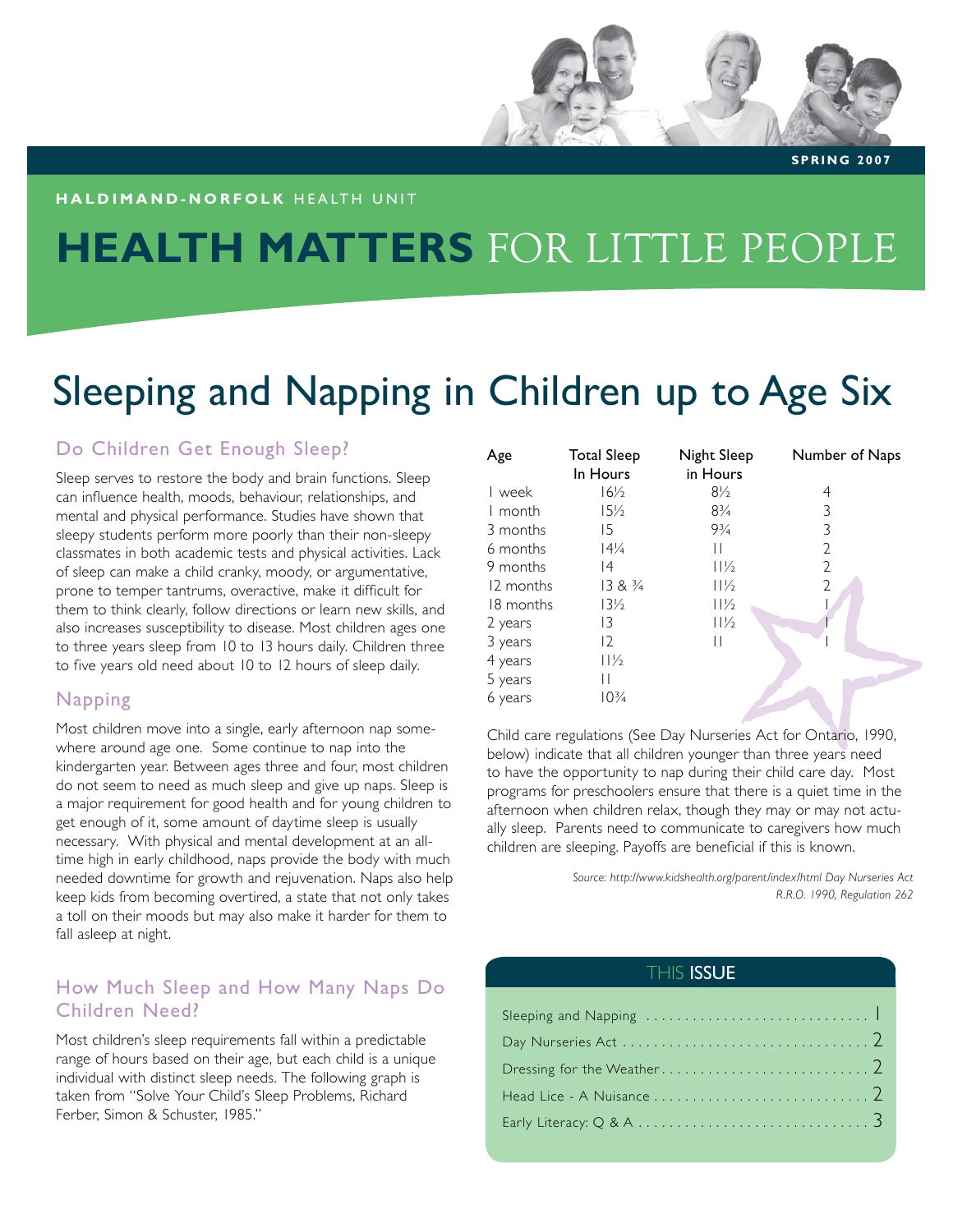# DAY NURSERIES ACT R.R.O. 1990, REGULATION 262

Building and Accommodation

8 (ii) a separate sleeping area that is separated from any play activity space for each ten children or less based on the licensed capacity.

Equipment and Furnishings

Section pertains to the provision of a crib/cradle or cot for children who attend a child care program for over 6 hours.

Registers and Agreements

53 (5)

(a) up to and including five years of age that is in attendance for six hours or more in a day has a rest period not exceeding two hours in length following the mid-day meal. Each child over eighteen months of age

(c) A child under 44 months of age as of August 31 of the years and who is unable to sleep during the rest period is not kept in bed for longer than one hour and is permitted to engage in quiet activities; and

(d) A child 44 months of age or over and up to and including 67 months of age as of August 31 of the year and who is unable to sleep during the rest period is permitted to engage in quiet activities. R.R.O.1990, Reg. 262, s. 53 (5); O. Reg.505/06,s.11 (1).

> *Submitted by Mona Aaltonen, R.N., B.Sc.N., Public Health Nurse, Family Health Team, Haldimand-Norfolk Health Unit*

## **Dressing for the Weather**

Warm weather is right around the corner, and how wonderful it is to put away the winter gear and welcome the sun. This is a good time to remind parents about dressing kids for the sometimes unpredictable spring weather:



- Check the forecast daily and stay in tune with changing temperatures.
- Not all jackets are created equal. Opt for jackets with insulated linings to ensure warmth on chilly days.
- Water-repellent jackets or raingear help kids stay dryer and more comfortable on damp days.
- A large labelled ziplock bag with a change of clothes that can be kept in a backpack or cubby should contain an extra pair of socks for rainy wet days. Some parents may want to

keep extra clothes in the car for quick changes in case of surprise weather.

- When in doubt, layer. April afternoons can be very warm and jackets or sweats aren't needed. Long sleeved t-shirts may be perfectly comfortable.
- As the weather heats up, parents should remember to put on sunscreen with an SPF of 15 or higher on exposed faces, arms and legs before coming to daycare.



# **Head Lice - A Nuisance**



Head lice are tiny insects about the size of a sesame seed and live on the scalp of people. They lay their nits or eggs on a hair very close to the scalp, attaching it with a cement-like substance.

Head lice are not in any way related to cleanliness. Anyone can get head lice but children are more likely to get head lice because they play closely together. Close contact enables head lice to move from head to head. A less likely method of transmission is through sharing of personal items such as combs, brushes, towels, hats, stuffed toys, pillows and clothing.

Currently there is no satisfactory means of getting rid of head lice except by using an approved treatment, such as shampoo, shampoo/conditioner or cream rinse. Although all lice will be killed, no treatment guarantees that all nits will be killed on first application. Parents should discuss the products available with a pharmacist and follow the directions carefully.

Early learning program facilities should set up a protocol for dealing with head lice. Hopefully, families will notify the facility of the problem.

The protocol should determine the following:

- If all families are notified of a case of head lice.
- If proof of treatment is needed.
- If all nits need to be removed before returning.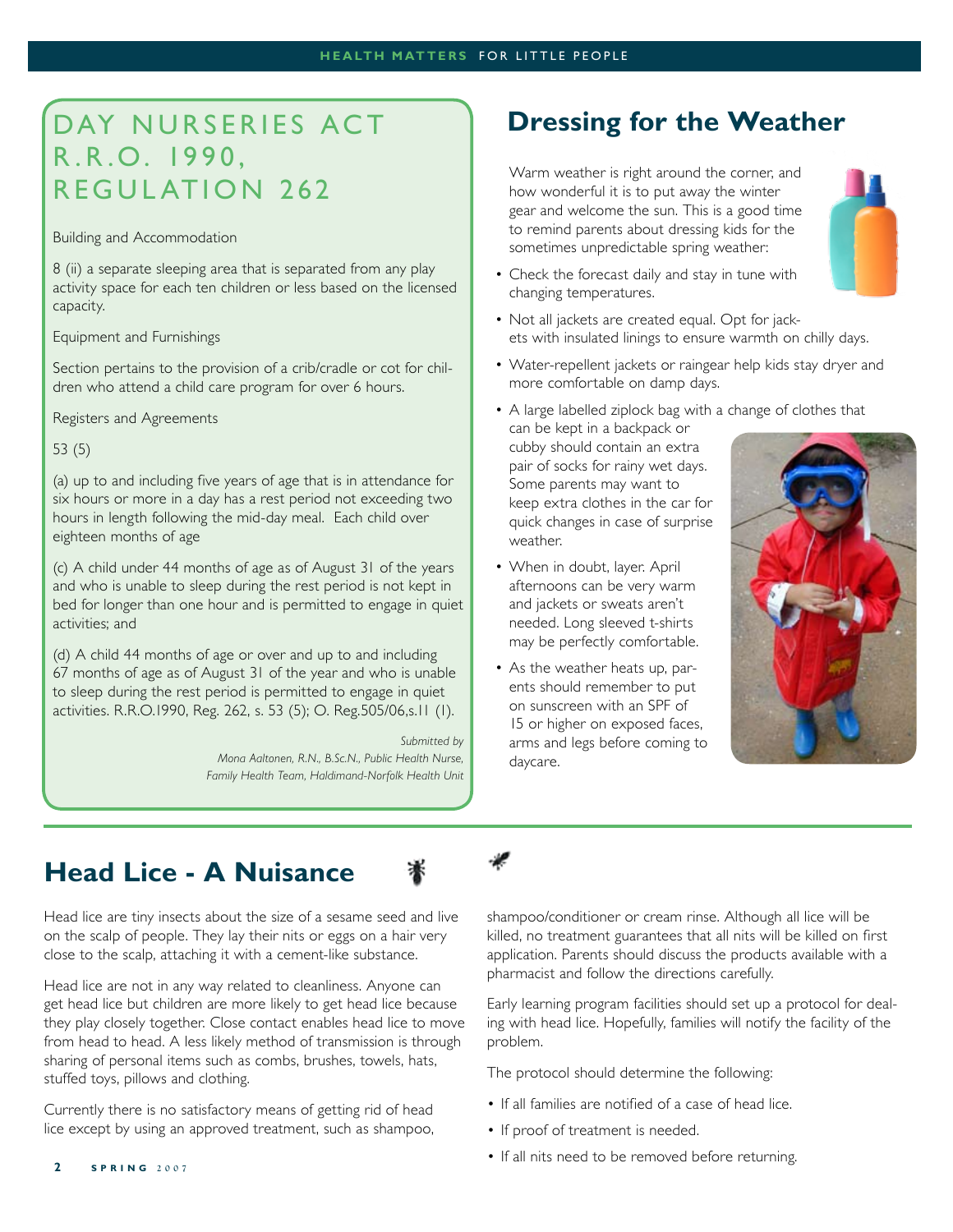

Extra care of the facility should be taken when there is a case of head lice. Vacuuming, washing or bagging of articles that could spread should be done. Pediculicide (head-lice killing) sprays should not be used as the vapours can be quite toxic. Check with your doctor if you are pregnant or breastfeeding and need treatment for head lice. If you are treating other people and are pregnant and breastfeeding, wear plastic or rubber gloves and wash your hands well after treatment.

The Health Unit is available for information and handouts as well as education to staff and parents.

# Early Literacy: Questions and Answers

The Haldimand Norfolk Preschool Speech and Language Program will soon be taking a BIGGER role in literacy. Because of the program's role in identifying late-talkers and kids with speech delays, program staff are in a good position to intervene in the area of literacy. We can help parents learn the same techniques. Watch for some training opportunities near you!



## *Q: What is early literacy?*

A: The skills and attitude that result in later learning to read and write. The skills include:

- Oral language (e.g., being able to understand and use language).
- Alphabet knowledge. •
- Print concepts (e.g., knowing the difference between print and pictures).

All children differ in their language ability. Some find it easier to learn and use language than others. Many children have little experience or opportunities to learn to use language or print. Many have few positive experiences around books or other literacy materials. We adults are in a unique position to influence a child's skills and attitudes. We can expose them to materials and demonstrate a positive attitude towards literacy.

### *Q: How does early literacy develop?*

A: Oral language development begins at birth. Children who are late-talkers are at risk for the social problems associated with language delay. They are also at risk for later academic problems, including learning to read. Age of first word-use is a very important milestone, related to later literacy!

As toddlers and preschoolers are being exposed to books, they are developing their attitude toward literacy. They are becoming aware of print and recognizing it within the community (e.g., a stop sign). We adults can help "socialize" them to books by allowing them to play with books and discover what is inside them. It may mean allowing them to build a road with the books, or hide toys under them, or it may mean they want to sit with you and listen.

Between ages three and seven, children begin to learn the alphabet, recognize letters and associate them with their corresponding sound (e.g., "f" says fffff). As well, they begin to develop their phonological awareness skills. For example, they learn how to explicitly manipulate language through rhyme (cat, hat, dat), rhythm (chikka chikka boom boom!), sound awareness (Hey, fffinger! That word starts with a ffff-sound) and how to blend sounds to form a word (c-at. cat!). Explicit instruction (as in the examples above) is very important!

For more information, call Lori: 519.426.6170 or 905.318.6623, Ext. 3244.